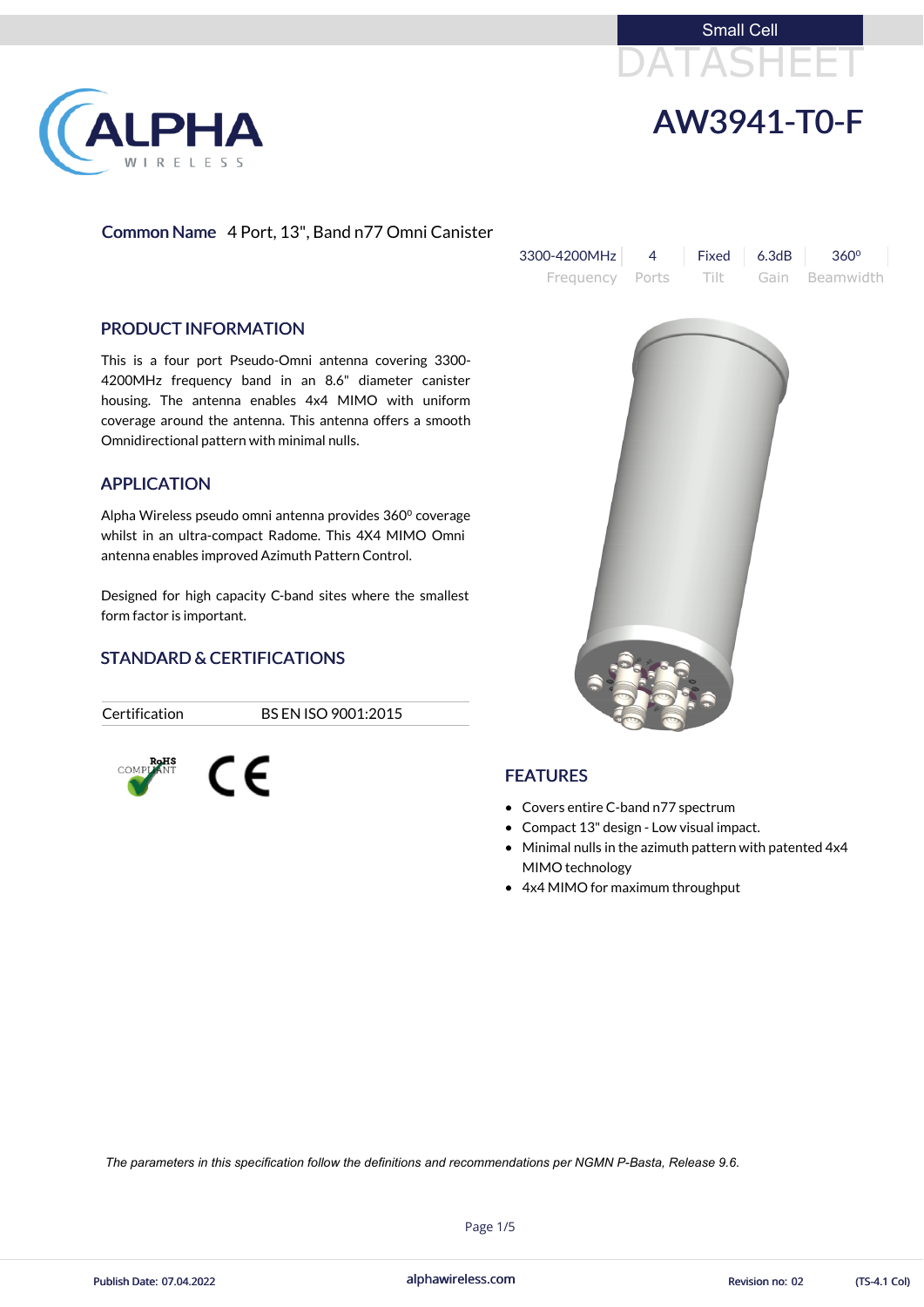

AW3941-T0-F

## TECHNICAL SPECIFICATION

|                            | <b>Electrical Specifications</b>  |            |                                                 |                  |                  |               |
|----------------------------|-----------------------------------|------------|-------------------------------------------------|------------------|------------------|---------------|
| <b>Frequency Range</b>     |                                   | <b>MHz</b> | 3300-3600                                       | 3600-3800        | 3800-4000        | 4000-4200     |
| Polarisation               | $+/-45^{\circ}$<br>Degree         |            |                                                 |                  |                  |               |
| Gain                       | <b>Basta</b>                      | dBi        | $6.0 \pm 0.5$                                   | $6.1 \pm 0.5$    | $6.2 \pm 0.5$    | $6.3 \pm 0.5$ |
|                            | Max                               | dBi        | 6.5                                             | 6.6              | 6.7              | 6.8           |
| Azimuth Beamwidth          |                                   | Degree     | 360°                                            | 360 <sup>°</sup> | 360 <sup>°</sup> | 360°          |
| Elevation Beamwidth        |                                   | Degree     | $21^{\circ}$<br>23 <sup>0</sup><br>$22^{\circ}$ |                  | 19 <sup>0</sup>  |               |
| <b>Electrical Downtilt</b> |                                   | Degree     | 0 <sup>o</sup>                                  |                  |                  |               |
|                            | Electrical Downtilt Deviation     | Degree<    | 1 <sup>0</sup>                                  |                  |                  |               |
| Impedance                  |                                   | Ohms       | 50                                              |                  |                  |               |
| <b>VSWR</b>                |                                   | $\prec$    | 1.5                                             |                  |                  |               |
| <b>Return Loss</b>         |                                   | dB         | 14                                              |                  |                  |               |
| <b>Isolation</b>           |                                   | dB         | 25                                              |                  |                  |               |
|                            | <b>Cross-Polar Discrimination</b> | dB         | 10                                              |                  |                  |               |
|                            | Maximum Effective Power           | W          | 150                                             |                  |                  |               |
| Per Port                   |                                   |            |                                                 |                  |                  |               |

For radiation pattern files, please login at www.alphawireless.com The green curve represents the azimuth pattern of Ports 1 & 2. The red curve represents the azimuth pattern of Ports 3 & 4.



#### Representative Pattern Files



## Azimuth **Elevation**

The black curve represents the composite azimuth pattern, <sup>a</sup> smooth Omni pattern with minimized nulls.

alphawireless.com

Publish Date: 07.04.2022 **Exercise 2** CIS-4.1 Col) alphawireless.com **Exercise 2** Revision no: 02 (TS-4.1 Col)

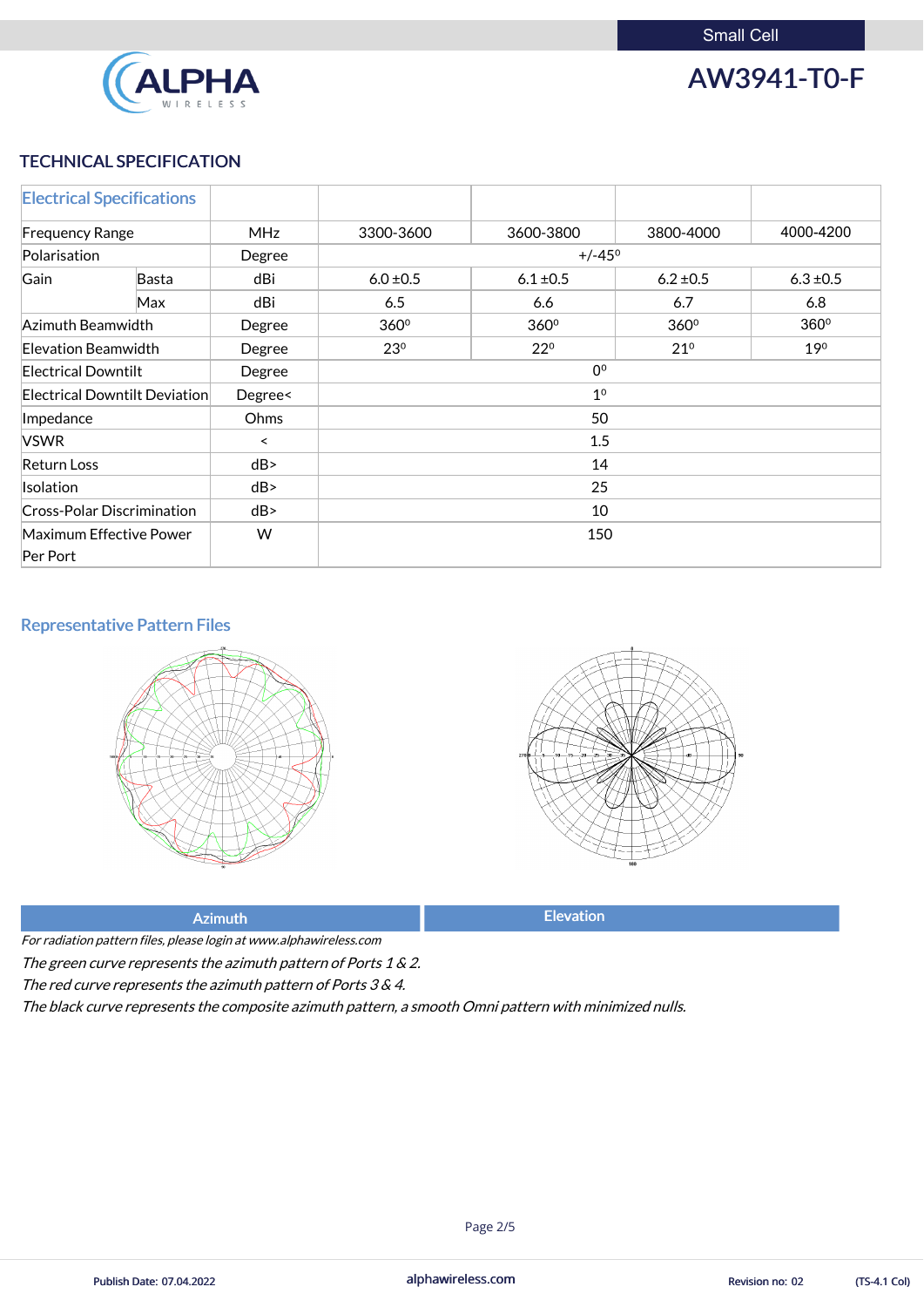

# AW3941-T0-F

## TECHNICAL SPECIFICATION

| <b>Mechanical Specifications</b>                |                             |                                                  |
|-------------------------------------------------|-----------------------------|--------------------------------------------------|
| Dimensions                                      | $mm$ (in)                   | $331(13) \times 220(8.6) - (L \times \emptyset)$ |
| Packing Size (LxWxD)                            | $mm$ (in)                   | 400 (15.7) x 295 (11.6) x 445 (17.5)             |
| Net Weight (antenna)                            | kg (lb)                     | 4.5(9.9)                                         |
| Net Weight (mount)                              | kg (lb)                     | 0.5(1.1)                                         |
| <b>Shipping Weight</b>                          | kg (lb)                     | 5(11)                                            |
| Connector Type (Female)                         |                             | $4.3 - 10$                                       |
| <b>Connector Position</b>                       |                             | <b>Bottom</b>                                    |
| Connector Quantity                              |                             | $\overline{4}$                                   |
| Windload Frontal (at Rated Wind Speed: 150km/h) | $N$ (lbf)                   | 57(13)                                           |
| Windload Lateral (at Rated Wind Speed: 150km/h) | $N$ (lbf)                   | 57(13)                                           |
| <b>Survival Wind Speed</b>                      | $km/h$ (mph)                | 200 (125)                                        |
| Radome Material                                 |                             | <b>UV-Stabilised PVC</b>                         |
| Radome Colour                                   | <b>RAL</b>                  | 9010                                             |
| <b>Product Compliance Environmental</b>         |                             | <b>RoHS</b>                                      |
| Lightning Protection                            |                             | <b>DC Grounded</b>                               |
| Cold Temperature Survival                       | <b>Celsius (Fahrenheit)</b> | $-40(-40)$                                       |
| Hot Temperature Survival                        | Celsius (Fahrenheit)        | 70 (158)                                         |

## Array Layout and RET Information

|    |    | Array          | Frequency<br><b>MHz</b> | <b>Ports</b> |
|----|----|----------------|-------------------------|--------------|
|    |    | P1.            | $3300 - 4200$           | $1 - 2$      |
|    |    | P <sub>2</sub> | $3300 - 4200$           | $3 - 4$      |
| P1 | 22 |                |                         |              |



Note: Coloured box sizes do not represent antenna sizes.

alphawireless.com

Page 3/5

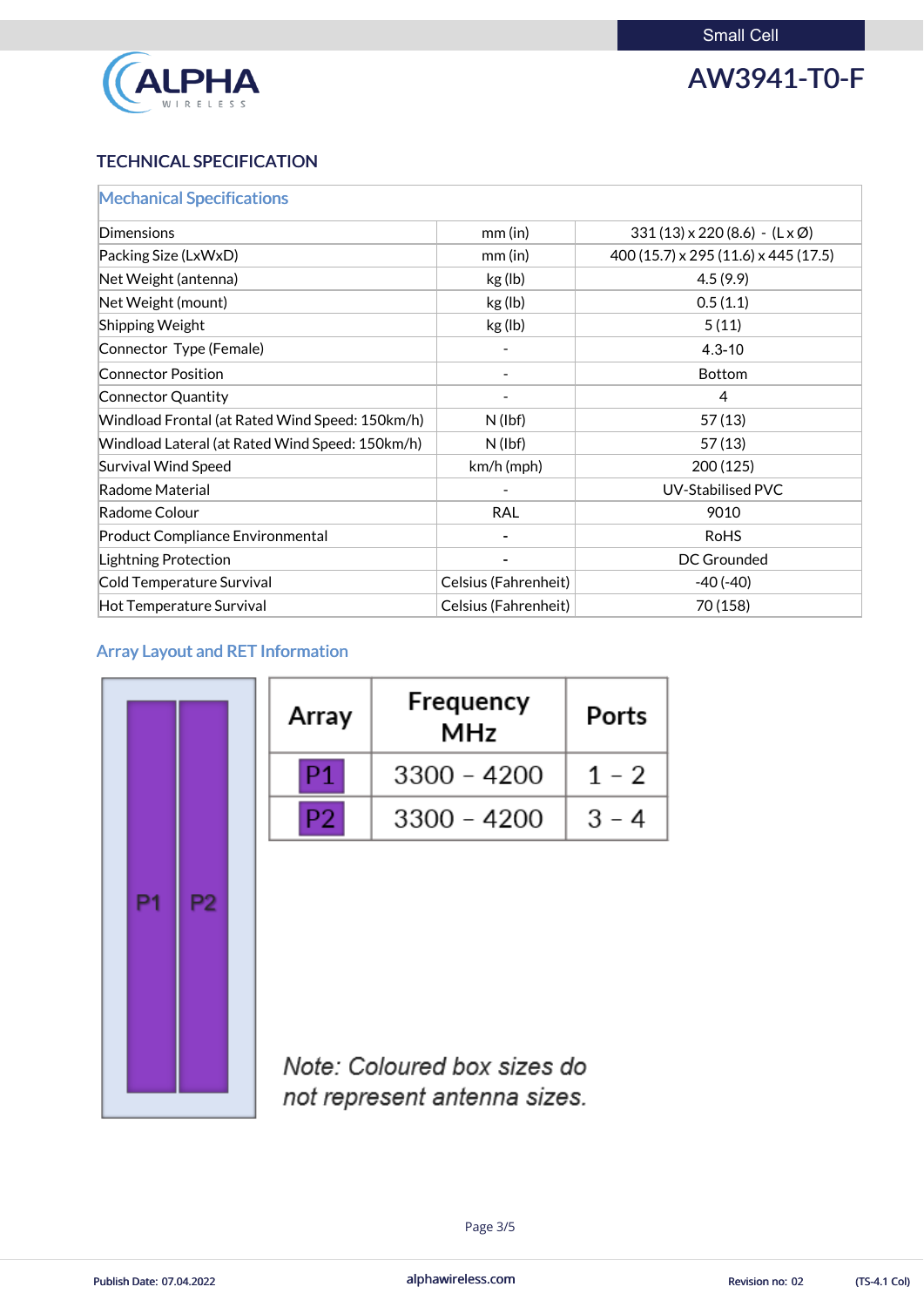

# AW3941-T0-F

### Mechanical Illustration



Page 4/5

Publish Date: 07.04.2022 **alphawireless.com** alphawireless.com Revision no: 02 (TS-4.1 Col)